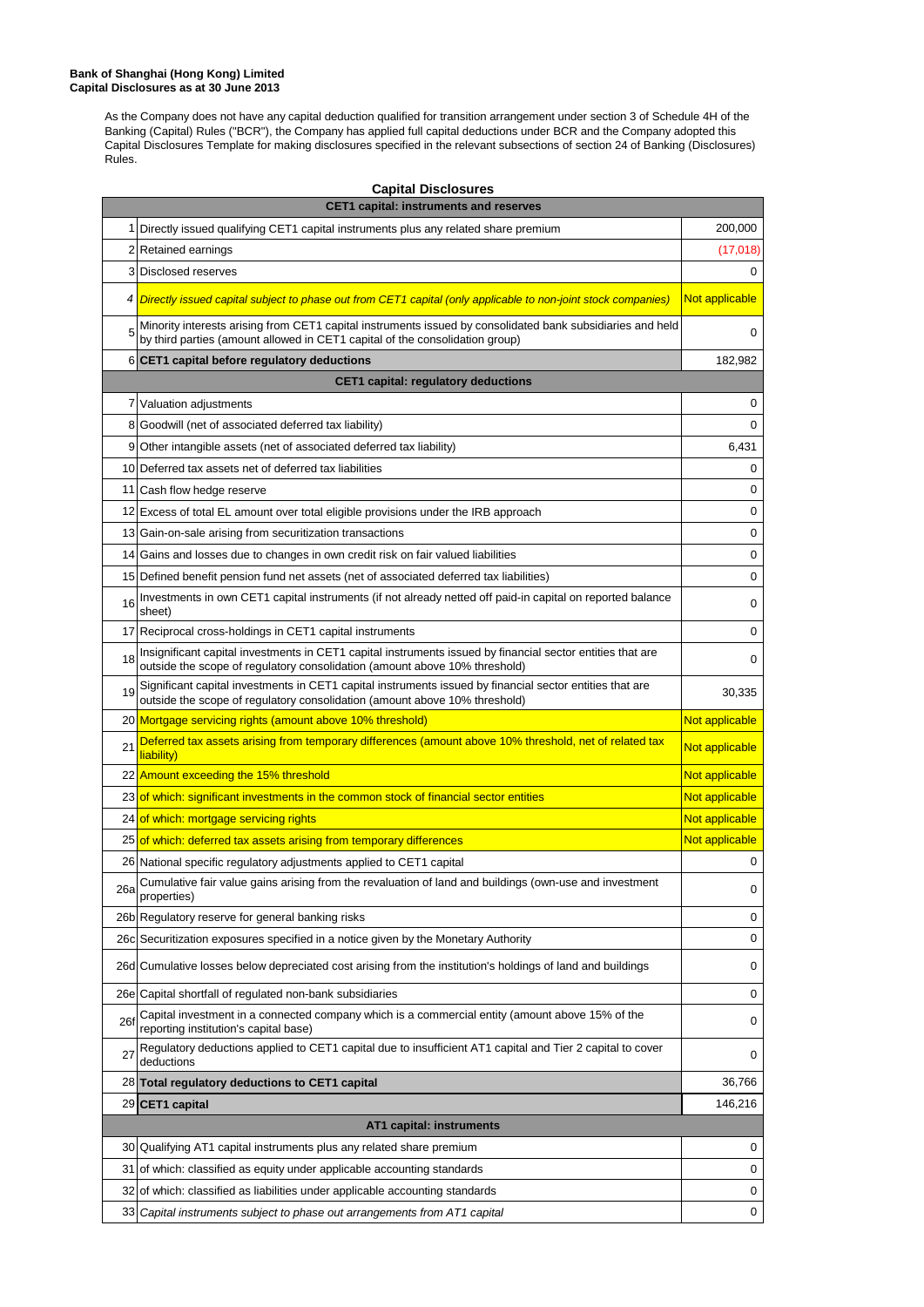| 34  | AT1 capital instruments issued by consolidated bank subsidiaries and held by third parties (amount<br>allowed in AT1 capital of the consolidation group)                                                                       | 0              |  |
|-----|--------------------------------------------------------------------------------------------------------------------------------------------------------------------------------------------------------------------------------|----------------|--|
| 35  | of which: AT1 capital instruments issued by subsidiaries subject to phase out arrangements                                                                                                                                     |                |  |
|     | 36 AT1 capital before regulatory deductions                                                                                                                                                                                    | 0              |  |
|     | AT1 capital: regulatory deductions                                                                                                                                                                                             |                |  |
|     | 37 Investments in own AT1 capital instruments                                                                                                                                                                                  | 0              |  |
|     | 38 Reciprocal cross-holdings in AT1 capital instruments                                                                                                                                                                        | 0              |  |
| 39  | Insignificant capital investments in AT1 capital instruments issued by financial sector entities that are<br>outside the scope of regulatory consolidation (amount above 10% threshold)                                        | 0              |  |
| 40  | Significant capital investments in AT1 capital instruments issued by financial sector entities that are<br>outside the scope of regulatory consolidation                                                                       | 0              |  |
|     | 41 National specific regulatory adjustments applied to AT1 capital                                                                                                                                                             | 0              |  |
|     | 42 Regulatory deductions applied to AT1 capital due to insufficient Tier 2 capital to cover deductions                                                                                                                         | 0              |  |
|     | 43 Total regulatory deductions to AT1 capital                                                                                                                                                                                  | 0              |  |
|     | 44 AT1 capital                                                                                                                                                                                                                 | 0              |  |
|     | 45 Tier 1 capital (Tier $1 = CET1 + AT1$ )                                                                                                                                                                                     | 146,216        |  |
|     | Tier 2 capital: instruments and provisions                                                                                                                                                                                     |                |  |
|     | 46 Qualifying Tier 2 capital instruments plus any related share premium                                                                                                                                                        | 0              |  |
| 47  | Capital instruments subject to phase out arrangements from Tier 2 capital                                                                                                                                                      | 0              |  |
| 48  | Tier 2 capital instruments issued by consolidated bank subsidiaries and held by third parties (amount<br>allowed in Tier 2 capital of the consolidation group)                                                                 | 0              |  |
|     | 49 of which: capital instruments issued by subsidiaries subject to phase out arrangements                                                                                                                                      | 0              |  |
| 50  | Collective impairment allowances and regulatory reserve for general banking risks eligible for inclusion in<br>Tier 2 capital                                                                                                  | 232            |  |
|     | 51 Tier 2 capital before regulatory deductions                                                                                                                                                                                 | 232            |  |
|     | Tier 2 capital: regulatory deductions                                                                                                                                                                                          |                |  |
|     | 52 Investments in own Tier 2 capital instruments                                                                                                                                                                               | 0              |  |
|     | 53 Reciprocal cross-holdings in Tier 2 capital instruments                                                                                                                                                                     | 0              |  |
| 54  | Insignificant capital investments in Tier 2 capital instruments issued by financial sector entities that are<br>outside the scope of regulatory consolidation (amount above 10% threshold)                                     | 0              |  |
| 55  | Significant capital investments in Tier 2 capital instruments issued by financial sector entities that are<br>outside the scope of regulatory consolidation                                                                    | 0              |  |
|     | 56 National specific regulatory adjustments applied to Tier 2 capital                                                                                                                                                          | 0              |  |
| 56a | Add back of cumulative fair value gains arising from the revaluation of land and buildings (own-use and<br>investment properties) eligible for inclusion in Tier 2 capital                                                     | 0              |  |
|     | 57 Total requlatory deductions to Tier 2 capital                                                                                                                                                                               | 0              |  |
|     | 58 Tier 2 capital                                                                                                                                                                                                              | 232            |  |
|     | 59 Total capital (Total capital = Tier 1 + Tier 2)                                                                                                                                                                             | 146,448        |  |
|     | 60 Total risk weighted assets                                                                                                                                                                                                  | 508,720        |  |
|     | Capital ratios (as a percentage of risk weighted assets)                                                                                                                                                                       |                |  |
| 61  | CET1 capital ratio                                                                                                                                                                                                             | 28.74%         |  |
|     | 62 Tier 1 capital ratio                                                                                                                                                                                                        | 28.74%         |  |
|     | 63 Total capital ratio                                                                                                                                                                                                         | 28.79%         |  |
|     | Institution specific buffer requirement (minimum CET1 capital requirement as specified in s.3B of the BCR<br>64 plus capital conservation buffer plus countercyclical buffer requirements plus G-SIB or D-SIB<br>requirements) | 3.50%          |  |
|     | 65 of which: capital conservation buffer requirement                                                                                                                                                                           | 0.00%          |  |
|     | 66 of which: bank specific countercyclical buffer requirement                                                                                                                                                                  | 0.00%          |  |
| 67  | of which: G-SIB or D-SIB buffer requirement                                                                                                                                                                                    | 0.00%          |  |
| 68  | CET1 capital surplus over the minimum CET1 requirement and any CET1 capital used to meet the Tier 1<br>and Total capital requirement under s.3B of the BCR                                                                     | 20.79%         |  |
|     | National minima (if different from Basel 3 minimum)                                                                                                                                                                            |                |  |
|     | 69 National CET1 minimum ratio                                                                                                                                                                                                 | Not applicable |  |
|     | 70 National Tier 1 minimum ratio                                                                                                                                                                                               | Not applicable |  |
|     | 71 National Total capital minimum ratio                                                                                                                                                                                        | Not applicable |  |
|     | Amounts below the thresholds for deduction (before risk weighting)                                                                                                                                                             |                |  |
| 72  | Insignificant capital investments in CET1 capital instruments, AT1 capital instruments and Tier 2 capital<br>instruments issued by financial sector entities that are outside the scope of regulatory consolidation            | 0              |  |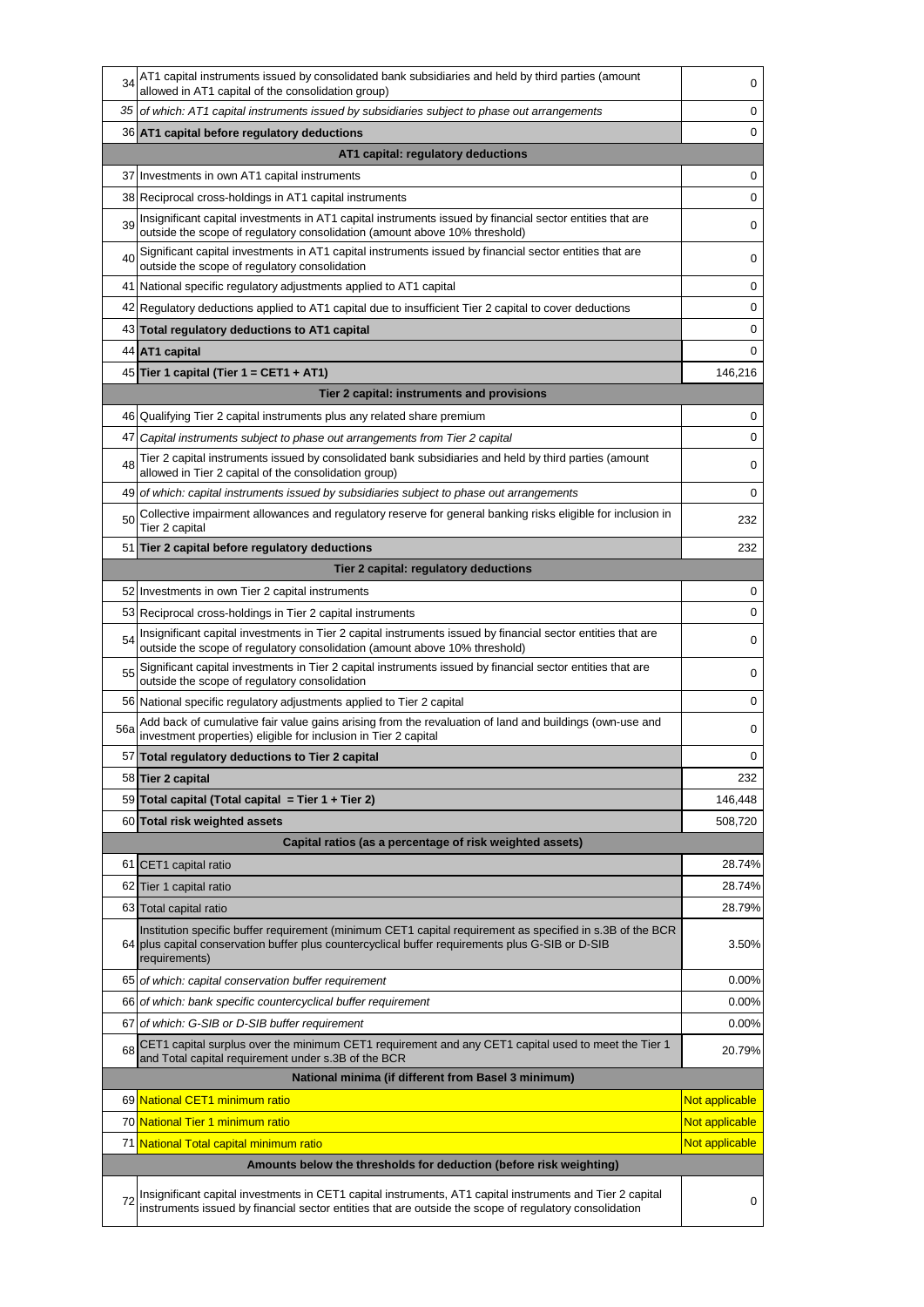| 73                                                                                                           | Significant capital investments in CET1 capital instruments issued by financial sector entities that are<br>outside the scope of regulatory consolidation                   |                |  |
|--------------------------------------------------------------------------------------------------------------|-----------------------------------------------------------------------------------------------------------------------------------------------------------------------------|----------------|--|
|                                                                                                              | 74 Mortgage servicing rights (net of related tax liability)                                                                                                                 | Not applicable |  |
|                                                                                                              | 75 Deferred tax assets arising from temporary differences (net of related tax liability)                                                                                    | Not applicable |  |
|                                                                                                              | Applicable caps on the inclusion of provisions in Tier 2 capital                                                                                                            |                |  |
| 76                                                                                                           | Provisions eligible for inclusion in Tier 2 in respect of exposures subject to the basic approach and the standardized (credit risk) approach (prior to application of cap) | 232            |  |
| 77                                                                                                           | Cap on inclusion of provisions in Tier 2 under the basic approach and the standardized (credit risk)<br>approach                                                            | 1.047          |  |
| 78                                                                                                           | Provisions eligible for inclusion in Tier 2 in respect of exposures subject to the IRB approach (prior to<br>application of cap)                                            | $\Omega$       |  |
|                                                                                                              | 79 Cap for inclusion of provisions in Tier 2 under the IRB approach                                                                                                         | 0              |  |
| Capital instruments subject to phase-out arrangements<br>(only applicable between 1 Jan 2018 and 1 Jan 2022) |                                                                                                                                                                             |                |  |
|                                                                                                              | 80 Current cap on CET1 capital instruments subject to phase out arrangements                                                                                                | Not applicable |  |
|                                                                                                              | 81 Amount excluded from CET1 due to cap (excess over cap after redemptions and maturities)                                                                                  | Not applicable |  |
|                                                                                                              | 82 Current cap on AT1 capital instruments subject to phase out arrangements                                                                                                 | 0              |  |
|                                                                                                              | 83 Amount excluded from AT1 capital due to cap (excess over cap after redemptions and maturities)                                                                           | 0              |  |
|                                                                                                              | 84 Current cap on Tier 2 capital instruments subject to phase out arrangements                                                                                              | 0              |  |
|                                                                                                              | 85 Amount excluded from Tier 2 capital due to cap (excess over cap after redemptions and maturities)                                                                        | 0              |  |
|                                                                                                              |                                                                                                                                                                             |                |  |

## **Notes to the template:**

Elements where a more conservative definition has been applied in the BCR relative to that set out in Basel III capital standards:

| Row<br>No. | <b>Description</b>                                                                                                                                                                                                                                                                                                                                                                                                                                                                                                                                                                                                                                                                                                                                                                                                                                                                                                                                                                                                                                                                                                                                                                                                                                                                                                                   | <b>Hong Kong</b><br>basis | <b>Basel III</b><br>basis |
|------------|--------------------------------------------------------------------------------------------------------------------------------------------------------------------------------------------------------------------------------------------------------------------------------------------------------------------------------------------------------------------------------------------------------------------------------------------------------------------------------------------------------------------------------------------------------------------------------------------------------------------------------------------------------------------------------------------------------------------------------------------------------------------------------------------------------------------------------------------------------------------------------------------------------------------------------------------------------------------------------------------------------------------------------------------------------------------------------------------------------------------------------------------------------------------------------------------------------------------------------------------------------------------------------------------------------------------------------------|---------------------------|---------------------------|
|            | Other intangible assets (net of associated deferred tax liability)                                                                                                                                                                                                                                                                                                                                                                                                                                                                                                                                                                                                                                                                                                                                                                                                                                                                                                                                                                                                                                                                                                                                                                                                                                                                   | 6,431                     | 6,431                     |
| 9          | Explanation<br>As set out in paragraph 87 of the Basel III text issued by the Basel Committee (December 2010), mortgage servicing rights (MSRs) may be<br>given limited recognition in CET1 capital (and hence be excluded from deduction from CET1 capital up to the specified threshold). In Hong<br>Kong, an AI is required to follow the accounting treatment of including MSRs as part of intangible assets reported in the AI's financial<br>statements and to deduct MSRs in full from CET1 capital. Therefore, the amount to be deducted as reported in row 9 may be greater than<br>that required under Basel III. The amount reported under the column "Basel III basis" in this box represents the amount reported in row 9<br>(i.e. the amount reported under the "Hong Kong basis") adjusted by reducing the amount of MSRs to be deducted to the extent not in excess<br>of the 10% threshold set for MSRs and the aggregate 15% threshold set for MSRs, DTAs arising from temporary differences and significant<br>investments in CET1 capital instruments issued by financial sector entities (excluding those that are loans, facilities or other credit exposures<br>to connected companies) under Basel III.                                                                                                      |                           |                           |
|            | Deferred tax assets net of deferred tax liabilities                                                                                                                                                                                                                                                                                                                                                                                                                                                                                                                                                                                                                                                                                                                                                                                                                                                                                                                                                                                                                                                                                                                                                                                                                                                                                  | $\mathbf 0$               | 0                         |
|            | Explanation<br>As set out in paragraphs 69 and 87 of the Basel III text issued by the Basel Committee (December 2010), DTAs that rely on future<br>profitability of the bank to be realized are to be deducted, whereas DTAs which relate to temporary differences may be given limited<br>recognition in CET1 capital (and hence be excluded from deduction from CET1 capital up to the specified threshold). In Hong Kong, an AI is<br>required to deduct all DTAs in full, irrespective of their origin, from CET1 capital. Therefore, the amount to be deducted as reported in row<br>10 10 may be greater than that required under Basel III.<br>The amount reported under the column "Basel III basis" in this box represents the amount reported in row 10 (i.e. the amount reported under<br>the "Hong Kong basis") adjusted by reducing the amount of DTAs to be deducted which relate to temporary differences to the extent not in<br>excess of the 10% threshold set for DTAs arising from temporary differences and the aggregate 15% threshold set for MSRs, DTAs arising<br>from temporary differences and significant investments in CET1 capital instruments issued by financial sector entities (excluding those that<br>are loans, facilities and other credit exposures to connected companies) under Basel III. |                           |                           |
|            | Insignificant capital investments in CET1 capital instruments issued by financial sector entities<br>that are outside the scope of regulatory consolidation (amount above 10% threshold)                                                                                                                                                                                                                                                                                                                                                                                                                                                                                                                                                                                                                                                                                                                                                                                                                                                                                                                                                                                                                                                                                                                                             | 0                         | 0                         |
| 18         | Explanation<br>For the purpose of determining the total amount of insignificant capital investments in CET1 capital instruments issued by financial sector<br>entities, an AI is required to aggregate any amount of loans, facilities or other credit exposures provided by it to any of its connected<br>companies, where the connected company is a financial sector entity, as if such loans, facilities or other credit exposures were direct<br>holdings, indirect holdings or synthetic holdings of the AI in the capital instruments of the financial sector entity, except where the AI<br>demonstrates to the satisfaction of the Monetary Authority that any such loan was made, any such facility was granted, or any such other<br>credit exposure was incurred, in the ordinary course of the AI's business.<br>Therefore, the amount to be deducted as reported in row 18 may be greater than that required under Basel III. The amount reported under<br>the column "Basel III basis" in this box represents the amount reported in row 18 (i.e. the amount reported under the "Hong Kong basis")<br>adjusted by excluding the aggregate amount of loans, facilities or other credit exposures to the AI's connected companies which were subject<br>to deduction under the Hong Kong approach.                      |                           |                           |